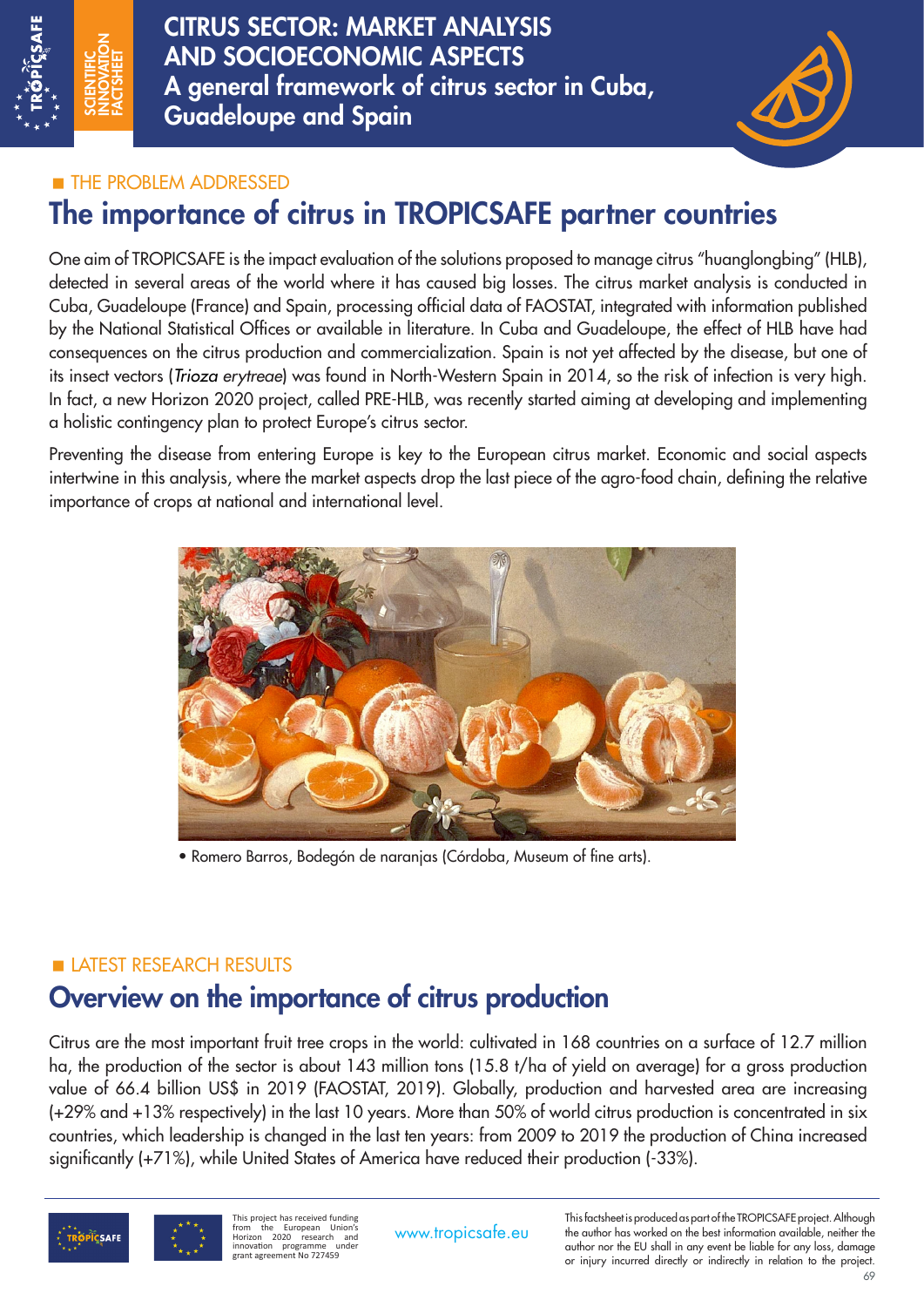

According to FAOSTAT (2019), China is the leader, with almost 44 million tons of production representing (22% of the total), followed by Brazil (10%), India (7%), Mexico and United States of America (4%), and Spain (3%).

Except in Europe and Australia, "huanglongbing" has been detected in the most important producing countries, where it is a serious limiting factor for the production and commercialization. Economic losses caused by HLB presence have been estimated in many countries and it represents a serious threat to the market. Several analyses on the importance and impact of the disease on production and market are available in literature (a relative outdated literature is available from South-Eastern Asia, where the disease was observed for the first time).



• Distribution of HLB in the world and main citrus growing countries (CAB International's Invasive Species Compendium 2019, Food and Agriculture Organization of the United Nations).

## **THE TROPICSAFE RESEARCH AND DEVELOPMENT ACTIVITY** The citrus market in Cuba, Guadeloupe and Spain

Cuba: According to ONEI, in 2017 citrus crops in Cuba were cultivated on about 19,700 ha with a production of 98,761 tons. This data is very far from the peak of production reached in the '90s when the country was among the big producers in the world with about 1 million tons of citrus. After the Soviet bloc collapsed in 1989 and the Cuban citrus industry was reorganized, in 2009 the citrus production saw a downward trend due to HLB presence. Cuba's fresh fruit exports decreased after 1989 under the competition of Israel and Spain and the citrus industry gave more emphasis to the processed citrus products. The disease was detected in 2006: the average yield of citrus orchards (9.0 t/ha in 2009) decreased until 5 t/ha in 2017 and the amount of citrus produced was subjected to a significant reduction (-76% from 2009 to 2017). The consequence was downsizing the citrus industry and import-export.

Guadeloupe: About 350 ha of the agricultural area are dedicated to citrus cultivation and, although the sector represents about 80% of fruit production, the contribution to French national production is marginal. Even with falls consequent to the hurricanes, the citrus production in Guadeloupe has increased from 1981 until 2011. Then, according to AGRESTE, the overall citrus production has decreased from 5,850 tons in 2011 to 1,542. The reason in the last negative trend is linked to HLB presence, detected in 2012. The importance of citrus in this country is mostly related to internal consumption. In 2016 only 174 tons have been exported while the quantity of import amounted to 6,707 tons. The local government has implemented an action plan to fight against the disease.



This project has received funding from the European Union's Horizon 2020 research and innovation programme under grant agreement No 727459

This factsheet is produced as part of the TROPICSAFE project. Although<br>www.tropicsafe.eu the author has worked on the best information available, neither the author nor the EU shall in any event be liable for any loss, damage or injury incurred directly or indirectly in relation to the project.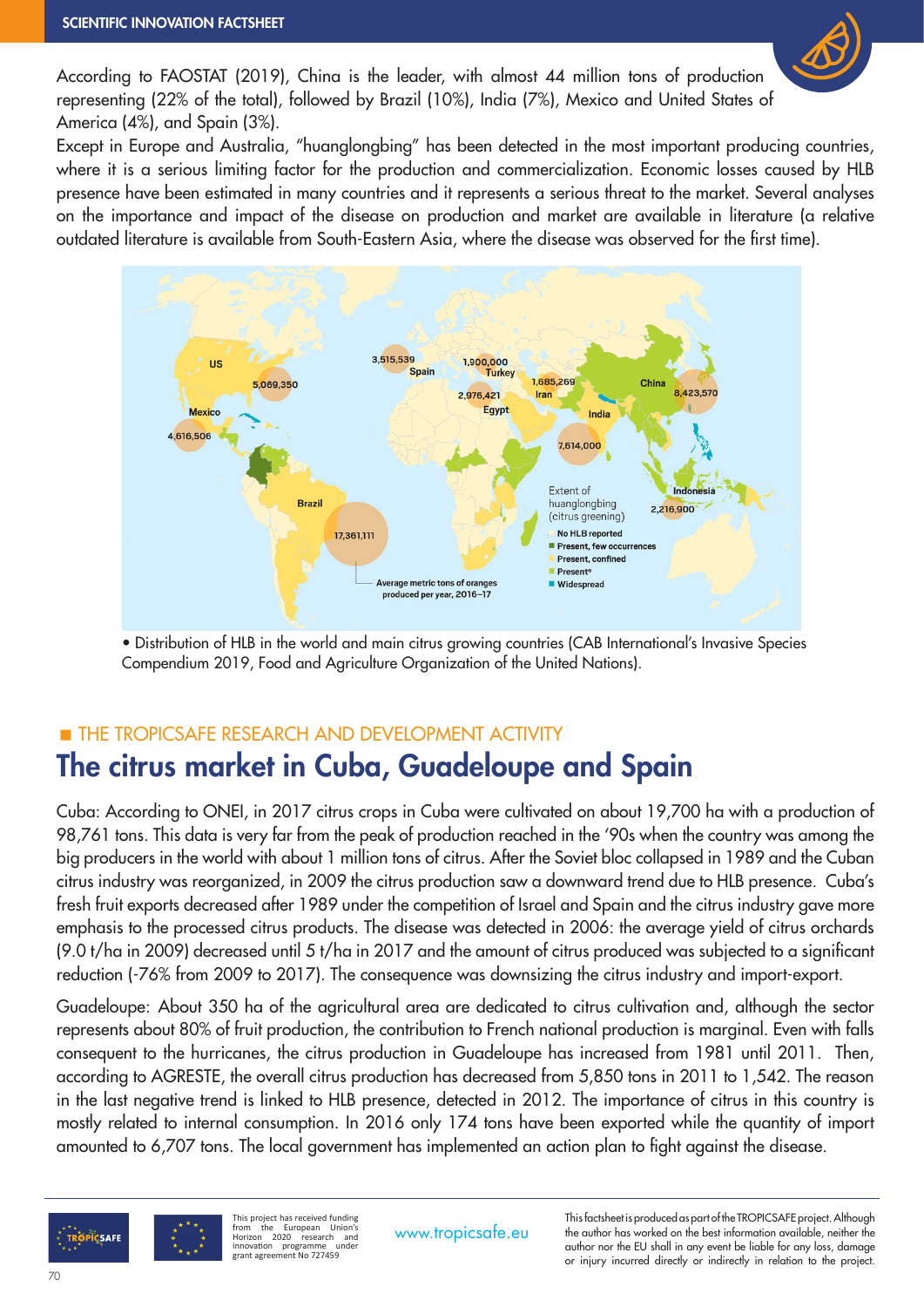

Spain: More than 6 million tons of citrus are produced in Spain, leading country in the European citrus market. Around 25% of the total volume goes to the processing industry while 75% is marketed as fresh. More than 210 million euros of turnover have been generated by the orange juice export, mainly to the European Union market (France, Germany, UK, and Portugal).



• Citrus production in Guadeloupe from 1981 to 2017 (AGRESTE).



• Citrus export in Cuba from 1961 to 2019 (tons) (FAOSTAT).



This project has received funding<br>
Horizon 2020 research and<br>
Horizon 2020 research and<br>
innovation programme under<br>
grant agreement No 727459

This factsheet is produced as part of the TROPICSAFE project. Although<br>www.tropicsafe.eu the author has worked on the best information available, neither the author nor the EU shall in any event be liable for any loss, damage or injury incurred directly or indirectly in relation to the project.